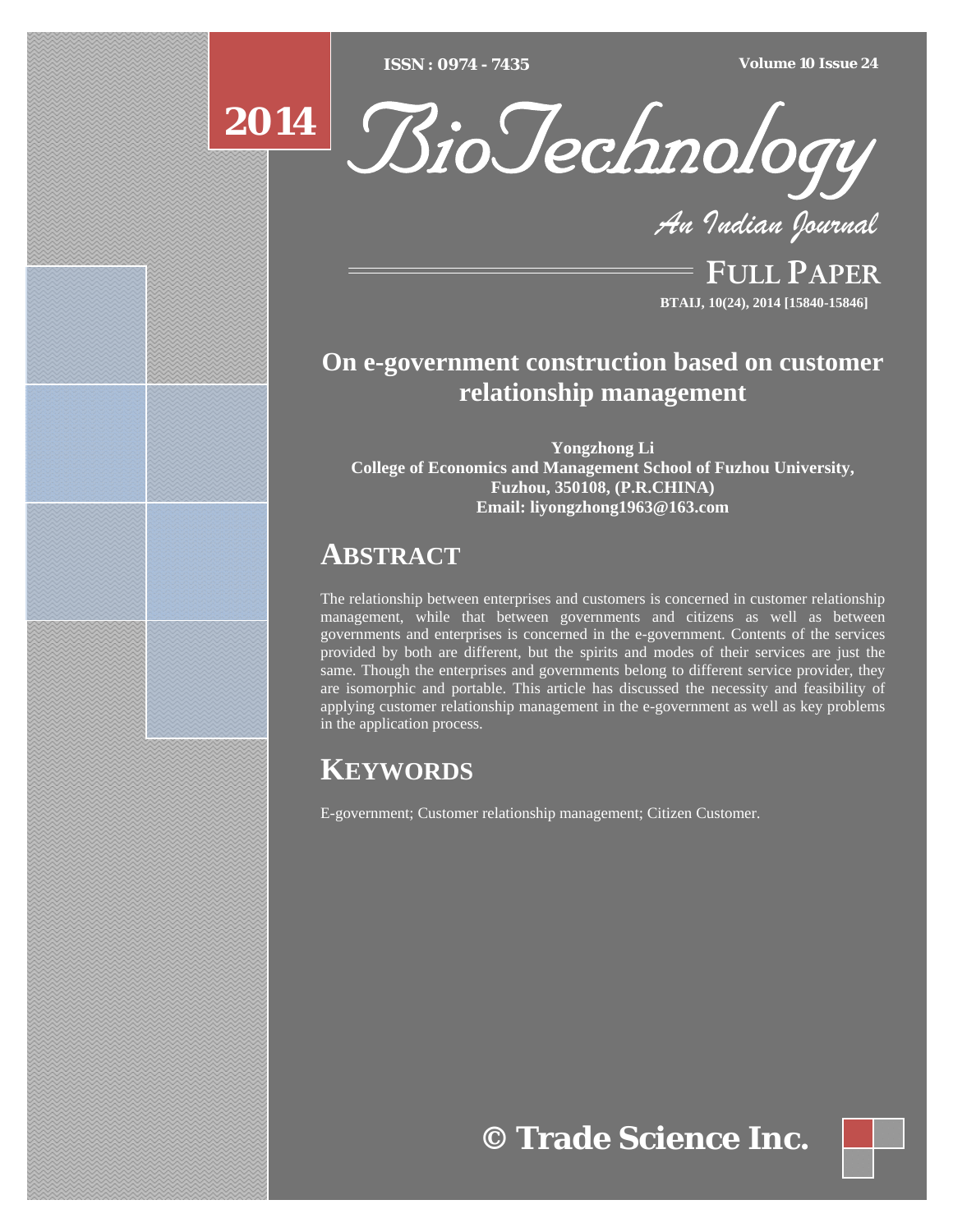## **INTRODUCTION**

The e-government construction is an inevitable choice for the government management innovation in the  $21<sup>st</sup>$  century. It has a great and profound significance in promoting the government competitiveness, boosting the coordinated development of economy, society and many other aspects. However, whether the e-government construction can really reach its ideal management and service objectives will be closely interrelated to its management concepts and management methods. The world's leading management and information technology consultant firm Accenture has pointed out in its e-government report that, "To further improve both the e-government level and the management efficiency, it's crucial to use CRM (Customer Relationship Management) to effectively strengthen the egovernment and seek new breakthrough". How to apply the idea, technology and methods of customer relationship management in the e-government construction in our country has become one of the problems to be urgently settled.

### **CUSTOMER RELATIONSHIP MANAGEMENT**

As to the early use of Customer Relationship Management (CRM) in enterprise management, it refers to that enterprises deepen the relationship with customers by adopting positive measures and methods, so as to master the customer information and customize different business models and strategy applications with such information to "meet" the customer's individual demands. The core of it is regarding customer resources as enterprises' precious external resources and adopting WEB technology, database technology as well as other methods to incorporate it into enterprises' control range, thus to efficiently improve the customer relationship and enhance the market competitiveness of enterprises.

The relationship between enterprises and customers is concerned in customer relationship management, while that between governments and citizens as well as between governments and enterprises is concerned in the e-government. Contents of the services provided by both are different, but the spirits and modes of their services are just the same. The former is relatively in a microcosmic, local and short-term view, while the latter is in a macroscopic, global and long-term view. For the enterprise, the customer is god and also is the service object; while for the government, the citizen is the master and the service object of e-government. Though the enterprises and governments belong to different service provider, they are isomorphic and portable. The aim of applying CRM in the egovernment construction of our country is to actively deepen the interactive relationship between governments and citizens, master the citizen information and demands and simultaneously determine the directions and scopes of services to be provided by governments and customize different service modes by applying the citizen information mastered by the governments, so as to meet the citizen's individual demands. The application of CRM needs the government's comprehensive adjustment on their mindsets and the government shall really take the citizen's demands as the guidance for e-government construction. Specifically, applying CRM in the e-government construction is just efficiently managing its long-term and good relationship with citizens in the e-government construction. In order to achieve such a goal, the government can finally realize the e-government centering on citizen customers by establishing complete citizen customer data, analyzing and integrating the information of citizen customers, providing customized public information and service, managing the citizens efficiently in multiple channels as well as other systems.

### **NECESSITY OF APPLYING CRM IN E-GOVERNMENT CONSTRUCTION**

Both the transformation of government functions and the construction of e-government urgently need the introduction of CRM. As the national administrative organizations, the governments undertake massive public administration and service functions. In our country, government organs at all levels not only play an important role as administrators and coordinators in the social, economic and cultural life, but also play a increasingly important role in the service for citizens, enterprises and the society. On the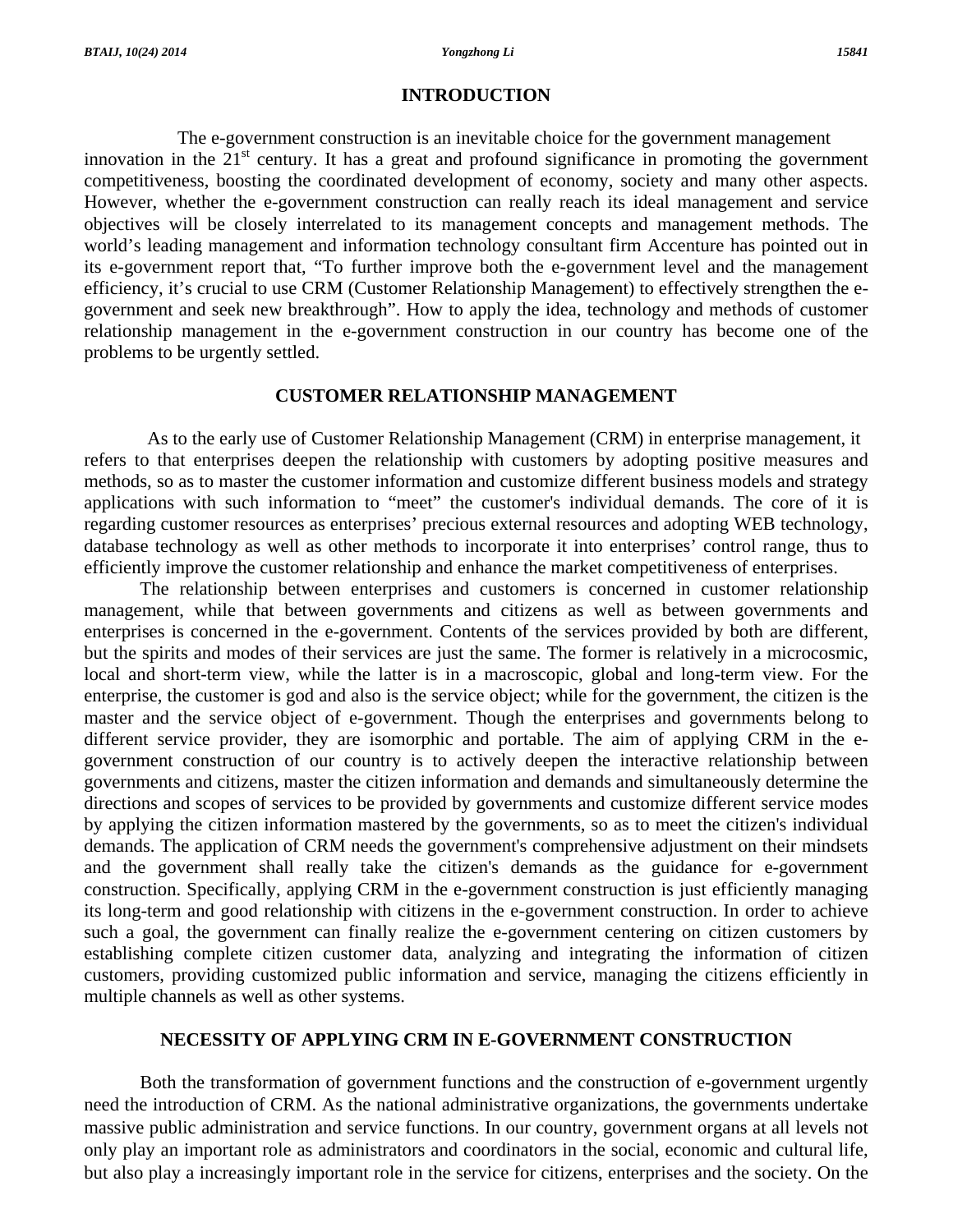one hand, governments at all levels own huge and valuable information resources; on the other hand, the citizens, enterprises and society have a rising demands on obtaining the government's information related to policies and regulations, statistics, job placement and social security; have an increasing requirements on the work efficiency and service level of government departments and also have an increasingly strengthened requirements on the supervision of government departments. To a large extent, the informatization level of government organizations can influence the coordinated development of social economy and the process of social informatization. This requires that the governments shall not only accommodate themselves to the requirements of economic and network times, but also accelerate the e-government construction centering on citizens. Implementing the customer relationship management in e-government construction can promote the communications between government departments and all sectors of the society. In the customer-oriented age, good interaction between citizens and governments in the network is just a fascinating part in the electronic government.

To introduce CRM in the e-government construction in our country, we shall first introduce the concept "citizen customer", i.e. the government shall regard the citizen, enterprise and society as its customers and implement administration and provide services for them. The government mastered relatively more information in the past, but now the citizen can easily get sufficient information from the network as their reference to engage in the political life; and the government faced a single government management and service mode, but now it must face the test from network and multiple channels as well as the accompanying reforms in public administration and service concepts. The implementation key for e-government is to make the government affairs public, while its operation philosophy is to regard the citizens as its customers. Therefore, the full implementation of CRM is also a specific and profound reflection of "serve the people wholeheartedly" under the network environment.

CRM can make the e-government construction play the efficiency and role to a greater limit. The starting point and destination of e-government construction is to provide highly efficient, convenient and complete services for the citizens, enterprises and society. Consequently, the main body to evaluate egovernment construction shall be citizen customers, and the application of customer relationship management will be favorable to the improvement in work efficiency of the government, so as to make the e-government really play its role in serving the society, enterprises and citizens. The lack in citizen customer orientation concept has led to a low success ratio which was 20% (OECD, 2000) for egovernment construction in various countries. Neglecting the importance of citizen customer demands is a common fault in the e-government construction in various countries. Both the demands from our own citizens and foreign citizens shall be the emphasis to be considered during the e-government construction. Because without the participation and support of citizens, no one will applaud for the egovernment construction, and the pursuing for the success in e-government construction will be impossible just like climbing a tree to catch a fish.

#### **FEASIBILITY OF APPLYING CRM IN E-GOVERNMENT CONSTRUCTION**

We can see from the comparison between e-government and traditional government that the CRM has a very strong feasibility in e-government construction.

When applying customer relationship management in the e-government construction in our country, we shall first understand demands from citizens and establish a long-lasting relationship with citizens. Therefore, we shall know the world of citizen customers from the citizen's viewpoints and develop a CRM plan based on the citizen's experience with these viewpoints. However, as to the gathering of citizen customer information, the government has unique advantages: traditional household registration system, ID card system, personal file system, etc. All of these can help to provide substantial and reliable citizen customer information.

Furthermore, the government website possesses advantages in the gathering of citizen customer information: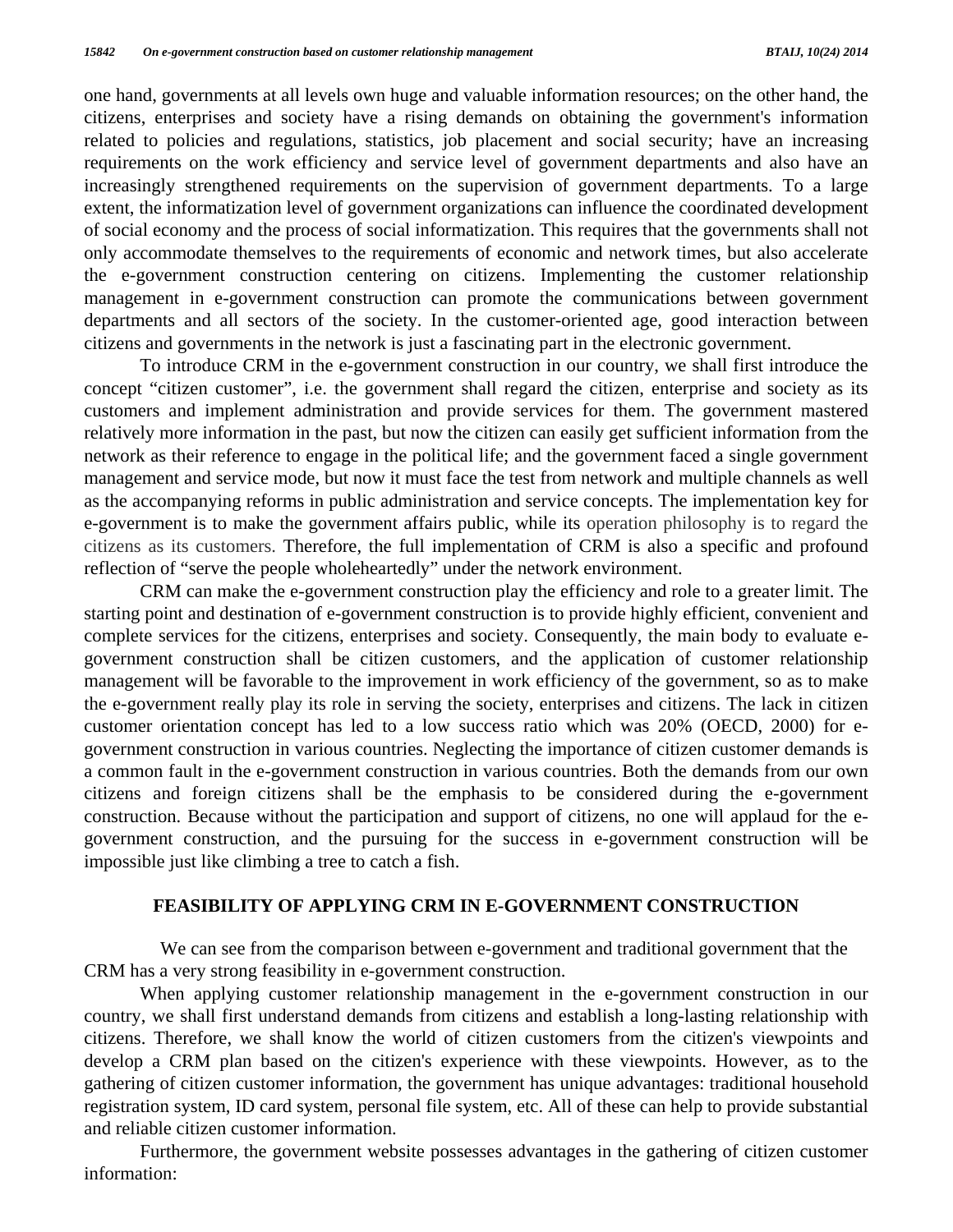|                | Past                                                           | <b>Future</b>                                                  |
|----------------|----------------------------------------------------------------|----------------------------------------------------------------|
| 1              | The government mastered all.                                   | The citizens own voting option.                                |
| $\overline{2}$ | The government mastered most of the important<br>information.  | The network information is readily available.                  |
| 3              | Entity Branches (Brick-and-Mortar)                             | Unification of the Friction and Reality (Click-and-<br>Mortar) |
| 4              | The government affairs were not public.                        | The government affairs are transparent and public.             |
| 5              | Implementing the management for all the common people          | One-to-one management (service)                                |
| 6              | Mandatory access to the citizen information                    | Information gathering with the approval of citizens            |
| 7              | Response to the citizen demands with single standard           | Citizen customization and tailor made                          |
| 8              | Myopic and unidirectional view in citizen demands              | 360-degree view in citizen demands                             |
| $\mathbf Q$    | Management mode with government organizations as its<br>center | Management mode with citizen customers as its center           |
| 10             | Serving the citizens only in working hours                     | All-weather service                                            |
| 11             | Serving the citizen by single channel                          | Serving the citizen by multiple channels                       |

#### **TABLE 1: Table of comparison between E-government and traditional government**

#### **Gathering of personal information of citizen customers**

 The website self-registration and Cookie application are the two information sources for government websites to gather the personal preference data of citizen customers.

#### **(a) Website self-registration**

 The website can gather the user information through the registration questionnaires filled by users. During the registration process, the user will enter his/her name, address, telephone, e-mail address and even the interests and hobbies as well as other private information. Then he/she will get a password to give comments, BBS posting and receive information.

#### **(b) Cookie**

 Cookie is a piece of information that allows the website to record tracks of users. It can help the website to maintain the situations of users. This means that the website can "memorize" the information about users and make responses in particular websites according to the preferences of users, such as shielding the user passwords. The Cookie can be regarded as a temporary identity card. Generally, every time the user enters the website will just like that he/she browses the website for the first time. Cookie allows the website to retain the information of a certain customer through HTTP links, or rather it allows the website (server) to send some simple data to the customer (user) and request the customer to save this information and return the information to the website under certain circumstances. The application of Cookie in government website will make the information demands individualized, improve online services, simplify the links to popular government departments, simplify the user distribution statistics and maintain the freshness of sites, so as to meet the interests of citizens.

After knowing the personal information of citizen customers, how to customize and provide individual services in connection with the user preferences? The e-government has tools to provide "citizen customer service":

## **(a) Citizen customer service tools**

There are many web-based innovative tools which can be used to enhance the customer service.

#### **(b) Personalized web page**

 There are web pages that provide targeted information and service arrangement according to individual circumstances of citizen customers.

#### **(c) Frequently Asked Question (FAQ)**

 Is the simplest and cheapest tool to handle the repeated questions from citizen customers. Citizens can use this tool in the government website in a self-service way, so the cost of it is low.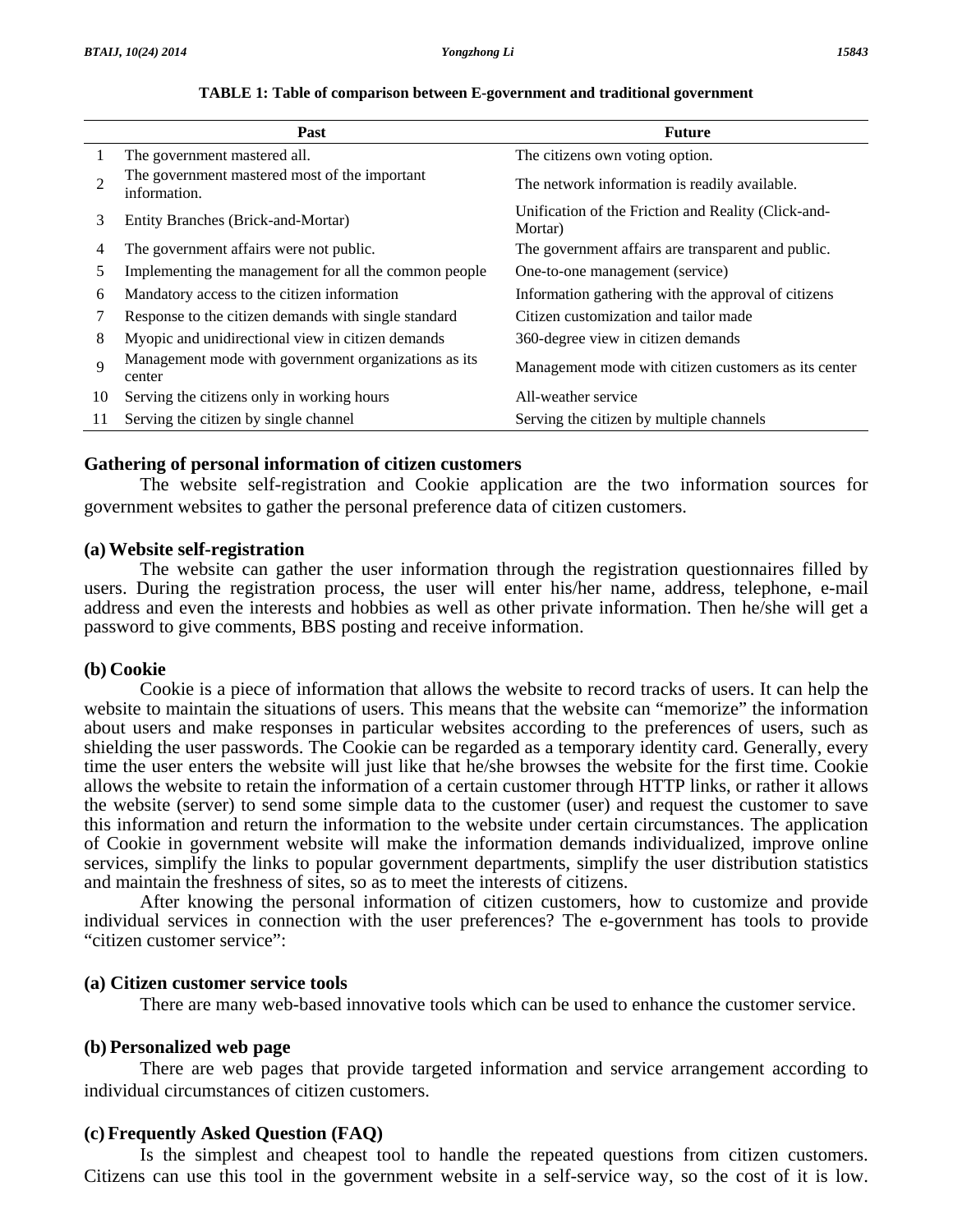However, FAQ can't solve all the problems from citizens, and the unstructured problems can be replied by E-mail.

#### **(d) Chart room**

 The chart room is another effective tool that can provide services for citizen customers and attract them for their loyalty to the government website.

#### **(e) E-mail and auto-answer**

 The most popular online customer service toll is e-mail. It can bring low cost and rapid speed, so it is used to send messages (such as confirmation letter), provide policy information and answer various problems (most of them are enquiries from citizens). However, conveniences of e-mails have made the use of the citizen e-mails so rampant. Tens of thousands of e-mails may be received by some government websites within a week even a day. Manual reply for so many e-mails is expensive and time-consuming, but the citizens always hope their questions can be answered within 24 hours (this is also the commitment made by certain government websites to their citizens). Thereby, some suppliers abroad provide e-mail auto-responders and these responders can provide answers for common problems. Taking eGain system for example, it can search for characteristic vocabularies (such as "complaint" or "information about a given policy") and reply with the help of knowledge base. If a staff's help is needed, then this inquiry can be submitted to the citizen customer agent for reply with an identification number added on it.

#### **(f) Problem solving tool**

 If the citizens can solve problems by themselves, then both the governments and citizens can save a lot of time. The government website can offer web-based problem solving software to help citizens to achieve this.

## **MEASURES FOR PUBLIC SERVICE IN GOVERNMENT WEBSITES**

#### **Providing the content required by citizen customers**

 Perform the citizen customer demand survey well and provide the content required by citizen customers, but not only the content that governments wish the customer to see.

#### **Regularly maintaining and updating the content**

 The content must be regularly updated to keep continuous access and browse of citizen customers, and the old content can be arranged into thematic database according to the demands for reference and inquiry of users.

## **Letting the citizen customers conveniently search the required information**

 Let the citizen customers perform the search and inquiry simply and conveniently, so as to consult the information required by them.

#### **Considering problems from the standpoints of citizen customers**

 Beautiful and fancy web page is admittedly enjoyable, but the citizen customer who is restricted to the bandwidth may not tolerate the long download time. However, as to certain web pages those require registration, membership and login entering, it is better to simplify their registration and login procedures and let the users easily inquire or add/delete relevant personal data.

#### **Making good use of the citizen customer data (user profile)**

 The future network visitors will only select the information that meets their personalized customization requirements, rather than any garbage information that is unrelated to the visitors themselves. How to gather the citizen customer data from the network and understand the citizen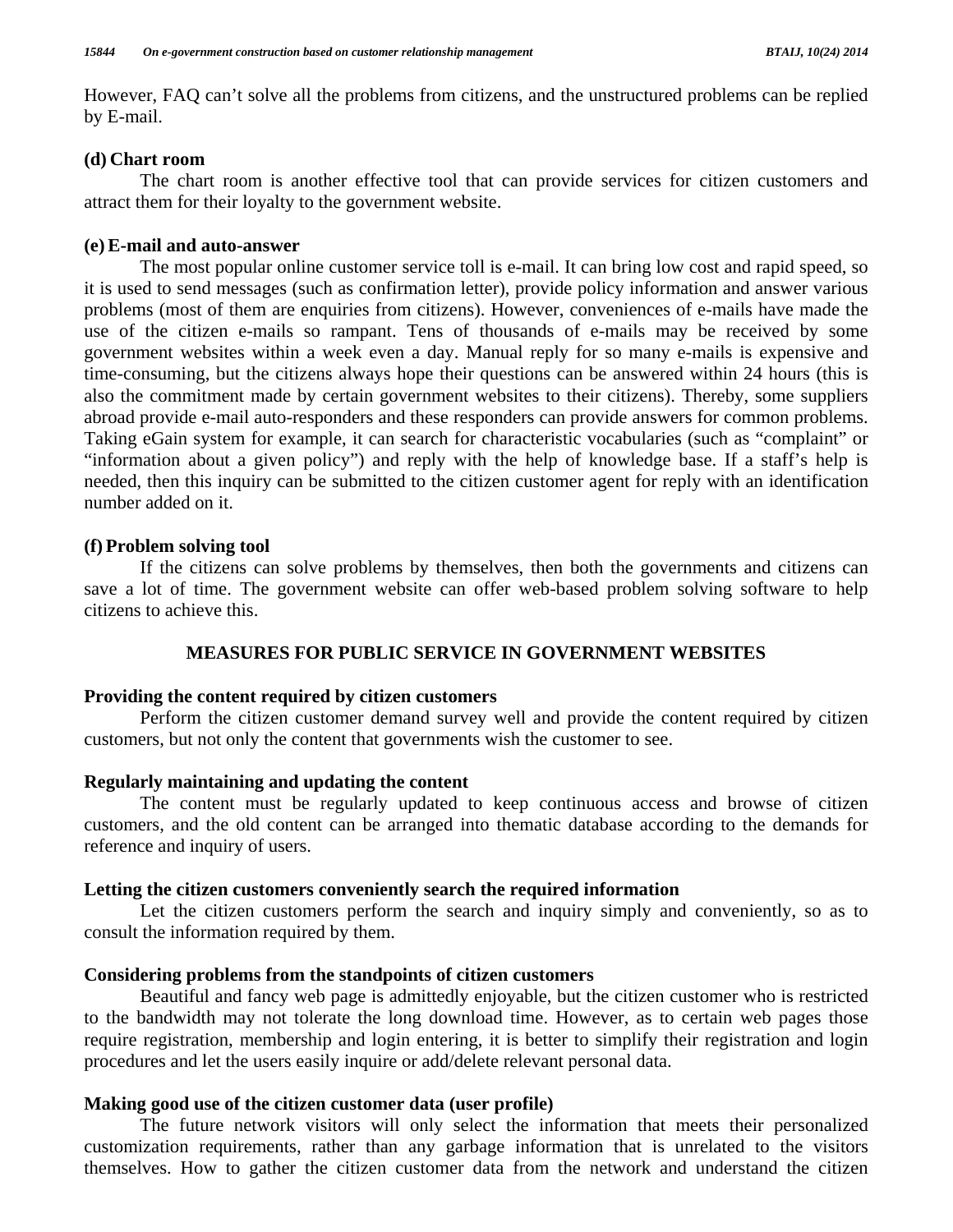customers so as to provide the best services for them in their most needed time will be the key to success in e-government online customer services. The e-government strictly protects the citizen customer data and the citizen shall be consulted for consent in prior to any use. In addition, the citizen customer shall have the right to request for modification or deletion of the relevant personal data registered in the government website. Disrespect to citizen customers will lead to the loss of their loyalty to egovernment.

## **Avoiding becoming the advertising media by all means**

 The advertisements in e-commerce website is too flooding, which has made the net users very sick and tired, so the e-government websites shall avoid the arising of rampant advertisements.

# **KEY TO SUCCESSFUL APPLICATION OF CRM IN E-GOVERNMENT CONSTRUCTION**

The CRM application requires continuous work process improvement within the e-government and can not be reached in one step in a short term. The establishment of the citizen customer service center or call center is feasible in a short term, but it can not be finished in a day to make it really become an e-government with citizen customer as its center. Therein, the quality of public servants and the overall structures of civil services, government process reengineering as well as full use of information technology in government management and service activities are all the most important key factors to achieve success in the e-government construction. Basic steps to successfully apply CRM in egovernment construction:

# **Step one: Obtaining the understanding and identification on CRM from the government's executive leaders**

 In order to successfully apply CRM in the e-government, identifications from the government power and policy makers including the people's congress at all levels must be obtained. It is not enough to only allege the construction of an e-government centering on citizen customers, but also the transfer on focus of organizational structures from the government organizations to citizen customers is needed. It's unable to obtain substantive effect in case of lacking the understanding, identification and support from government executive leaders.

# **Step two: Gestating the government organization cultures centering on customer services**

 Whether the governments own the organization culture based on which the high-quality citizen customer service and wholehearted service for the people can be provided? Review the e-government construction in your organization seriously, and if the answer for the question above is not quite sure, then related government departments need to strive toward this aspect.

# **Step three: Cultivating a conception centering on citizens**

 Establishing the public servant's "citizen customer concept" is crucial for the application of CRM in e-government construction, and without the servant's thorough grasp of citizen customer concept, CRM won't be applied fully and effectively in the e-government construction. Therefore, the public servants shall take the theories, technologies and methods of CRM as one of the important matters.

# **CONFLICT OF INTERESTS**

The authors declare that there is no conflict of interests regarding the publication of this article.

# **REFERENCES**

**[1]** Luo Jiade; "EC Spring Tide": Trend of Electronic Commerce Affairs, Beijing: Social Sciences Academic Press May **(2001)**.